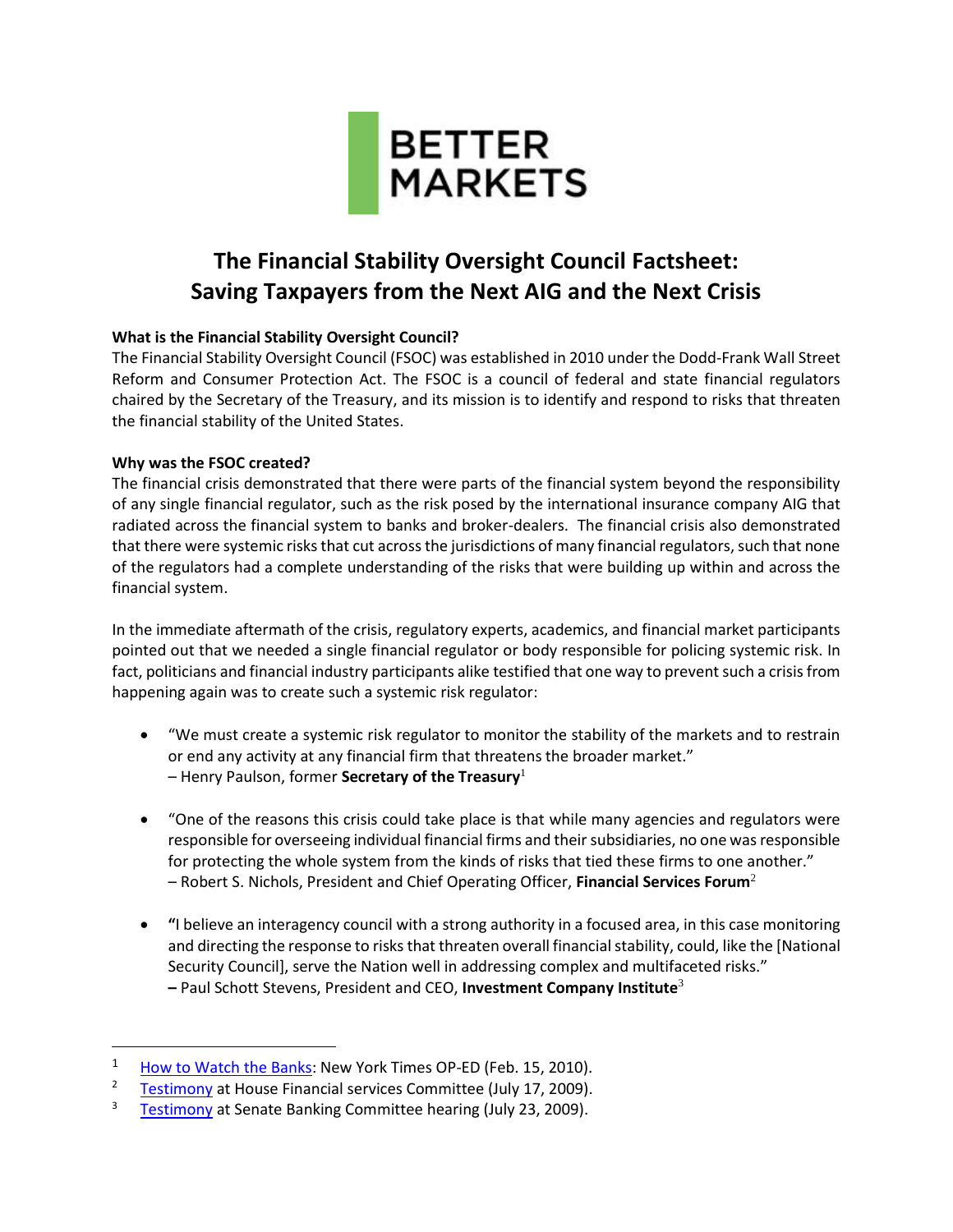"A systemic risk regulator that has access to information about any systemically important financial institution – whether a bank, broker-dealer, insurance company, hedge fund or private equity fund – could have the necessary perspective to ensure firms are not exploiting the gaps between functional regulators, or posing a risk to the larger system."

– Randolph C. Snook, Executive Vice President, **Securities Industry and Financial Markets Association (SIFMA)**<sup>4</sup>

 "The ABA strongly supports the creation of a systemic regulator. In retrospect, it is inexplicable that we have not had a regulator that has the explicit mandate and the needed authority to anticipate, identify, and correct, where appropriate, systemic problems. To use a simple analogy, think of the systemic regulator as sitting on top of Mount Olympus looking out over all the land. From that highest point the regulator is charged with surveying the land, looking for fires. Instead, we have had a number of regulators, each of which sits on top of a smaller mountain and only sees its part of the land. Even worse, no one is effectively looking over some areas. This needs to be addressed."

– Edward L. Yingling, then President and Chief Executive Officer, **American Bankers Association**<sup>5</sup>

### **Who are the Members of the FSOC?**

 $\overline{\phantom{a}}$ 

The FSOC is designed as a council to facilitate discussion among regulators and to ensure that its information gathering and oversight ability covers all financial markets. Of the FSOC's fifteen members, ten may vote in FSOC proceedings. The FSOC's voting members are:

- the Treasury Secretary, who Chairs the Council;
- the Chair of the Federal Reserve Board of Governors;
- the Comptroller of the Currency;
- the Director of the Consumer Financial Protection Bureau;
- the Chair of the Securities and Exchange Commission;
- the Chair of the Federal Deposit Insurance Corporation;
- the Chair of the Commodity Futures Trading Commission;
- the Director of the Federal Housing Finance Agency;
- the Chair of the National Credit Union Administration Board; and
- an insurance expert appointed by the President and confirmed by the Senate.

The voting members are aided by the non-voting members, who either provide state-level perspectives or conduct research on the issues that the FSOC considers. These non-voting members are, by law, not to be excluded from FSOC meetings, discussions, and deliberations, except when necessary to safeguard supervisory information. They are:

- the Director of the Office of Financial Research;
- the Director of the Federal Insurance Office;
- a state insurance commissioner selected by the various state insurance commissioners;
- a state banking supervisor selected by the various state banking supervisors; and
- a state securities commissioner selected by the various state securities commissioners.

<sup>&</sup>lt;sup>4</sup> [Testimony](http://www.gpo.gov/fdsys/pkg/CHRG-111hhrg53242/pdf/CHRG-111hhrg53242.pdf) at House Financial Services Committee (July 17, 2009).

<sup>&</sup>lt;sup>5</sup> [Testimony](http://www.aba.com/aba/documents/press/March17YinglingFinancialRegulationTestimony.pdf) at House Financial Services Committee (Mar. 17, 2009).

<sup>6</sup> Financial Stability Oversight Council, *Authority To Require Supervision and Regulation of Certain Nonbank Financial Companies*, 77 Fed. Reg. 21637 (Apr. 11, 2012).